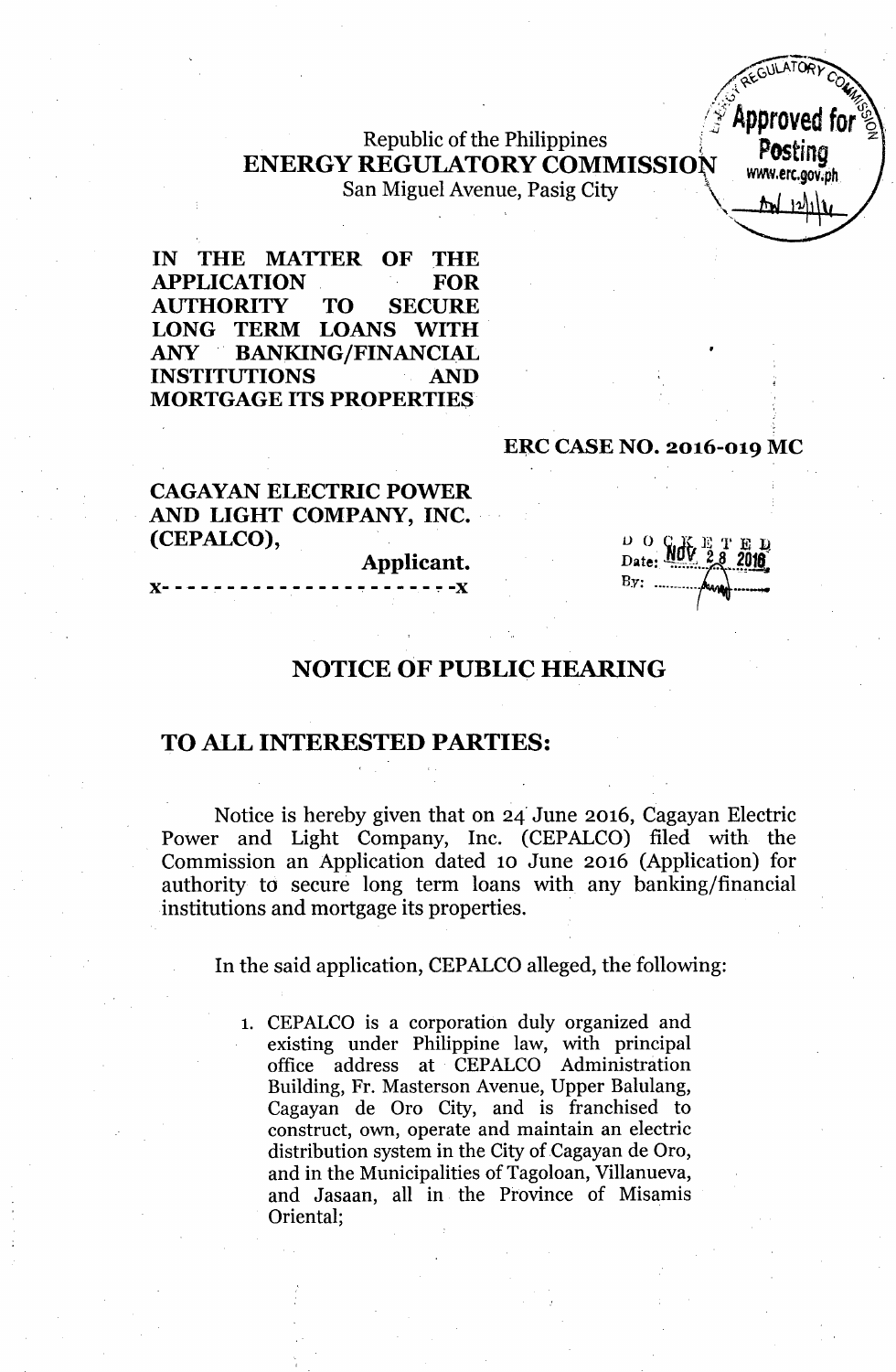## **ERC CASE NO. 2016-019 MC Notice** of Public **Hearing/21 November 2016 Page 2 of 4**

2. Section 20 of Commonwealth Act No. 146 or otherwise known as the Public Service Act, states that:

> "Section 20. Acts requiring the *approval of the Commission. -* Subject to established limitations and exceptions and saving provisions to the contrary, it shall be unlawful for any public service or for the owner, lessee or operator thereof, without the approval and authorization of the Commission previously had -

> (e) Hereafter to issue .. xxx .. **issue any bonds or other evidence of indebtedness payable in more than one year from the issuance thereof •• XXX;**

> (g) **To sell, alienate, mortgage, encumber or lease its property, franchises, certificates, privileges,** or rights or any part thereof; or merge or consolidate its property, franchises privileges or rights, or any part thereof, with those of any other public service." (Emphasis supplied)

- 3. Over the next ten years, CEPALCO expects the total peak demand in its franchise area to double, in the low-growth scenario, or to more than triple, in the high-growth scenario  $-$  from the present peak demand of close to 170 MW;
- 4. To serve this expected load growth, CEPALCO embarks a 10-year capital expenditures plan which include among others, the upgrading or development of additional substations, switchyards, sub-transmission and distribution lines, network automation and supporting: lCT projects. This long-term capex plan is aimed to improve system capacity, reliability, efficiency, and comply with safety requirements to meet the fast-growing demand of electricity end-users;.
- 5. To finance the lo-year capex plan, CEPALCQ has negotiated for a long-term loan from banks in the aggregate amount of PhP9 Billion mainly because its internally generated funds is insufficient.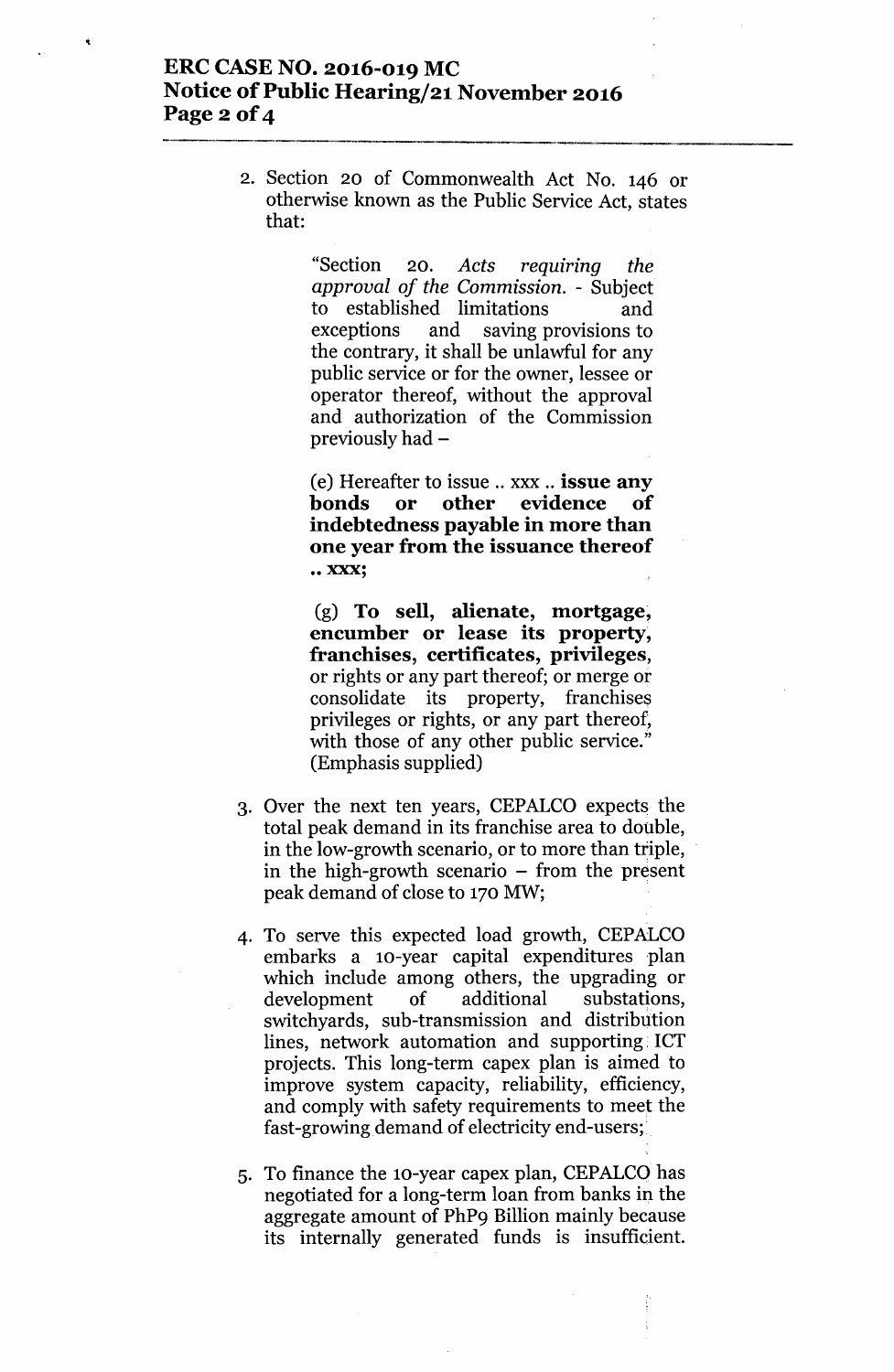## **ERC CASE NO. 2016-019 MC Notice of Public Hearing/21 November 2016** Page 3 **of 4**

These loans shall be drawn in tranches to match the just-in-time financing need for capital project implementation;

- 6. While the proceeds of these long-term loans shall be drawn in tranche over the loan availment period, the creditor banks require security to cover the amount already drawn. For the security, CEPALCO entered into a Mortgage Trust Indenture, wherein a trustee bank acts as intermediary between borrower and the creditors in the administration of the properties offered by borrower as security;
- 7. CEPALCO is mindful that the encumbrances should not adversely affect or he detrimental to the provision of electric service to the customers of CEPALCO. Furthermore, these long-term loans will not affect the rates imposed by CEPALCO to its customers;
- 8. To support this Application, CEPALCO attached the following:
	- a. Audited Financial Statement for 2015 as Annex "A";
	- b. List of Projects for  $2015 2016 8$  Annex **"B".**,
	- c. 2017-2025 Capex Projects Summary-Annex "C"; and
	- d. Utilization of Depreciation Fund Schedule - Annex "D";
- 9. The approval of this Application will enable CEPALCO to finance the 10-year capex plan'that will ultimately promote public interest and convenience because it will enable CEPALCO to provide adequate and reliable electric service to support the fast growing socio-economic development of its franchise area; and
- 10.CEPALCO prays that the Commission grant it the authority to incur the loans and enter into the loan agreement and mortgage its properties to the creditors as security for said loans.

The Commission has set the Application for determination of compliance with the jurisdictional requirements, expository presentation, Pre-trial Conference and evidentiary hearing on